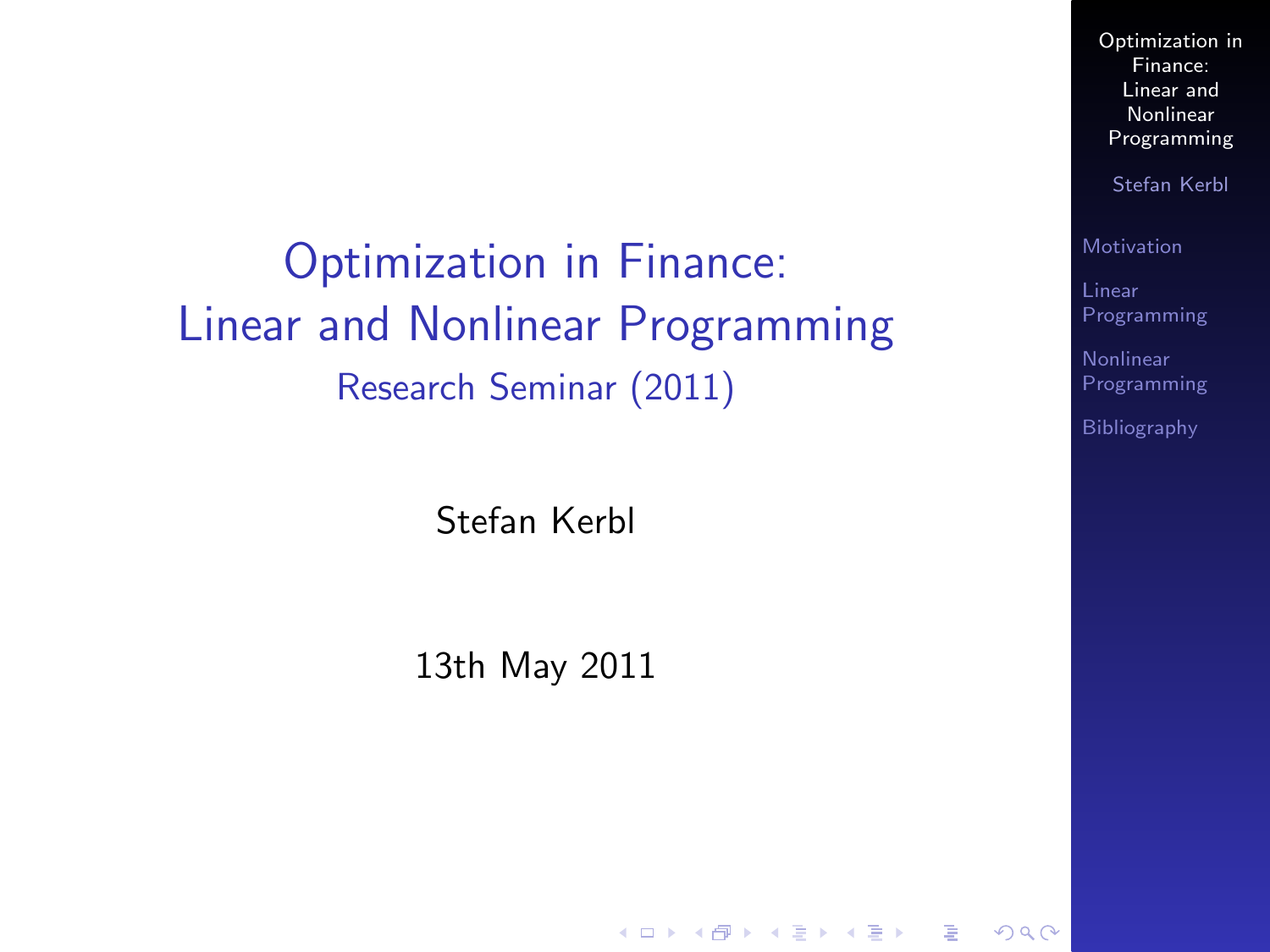# **Motivation**

[Optimization in](#page-0-0) Finance: Linear and Nonlinear Programming

Stefan Kerbl

#### [Motivation](#page-1-0)

Linear [Programming](#page-4-0)

Nonlinear [Programming](#page-10-0)

[Bibliography](#page-19-0)

<span id="page-1-0"></span>KEIKK@IKKEIKKEIK E 1990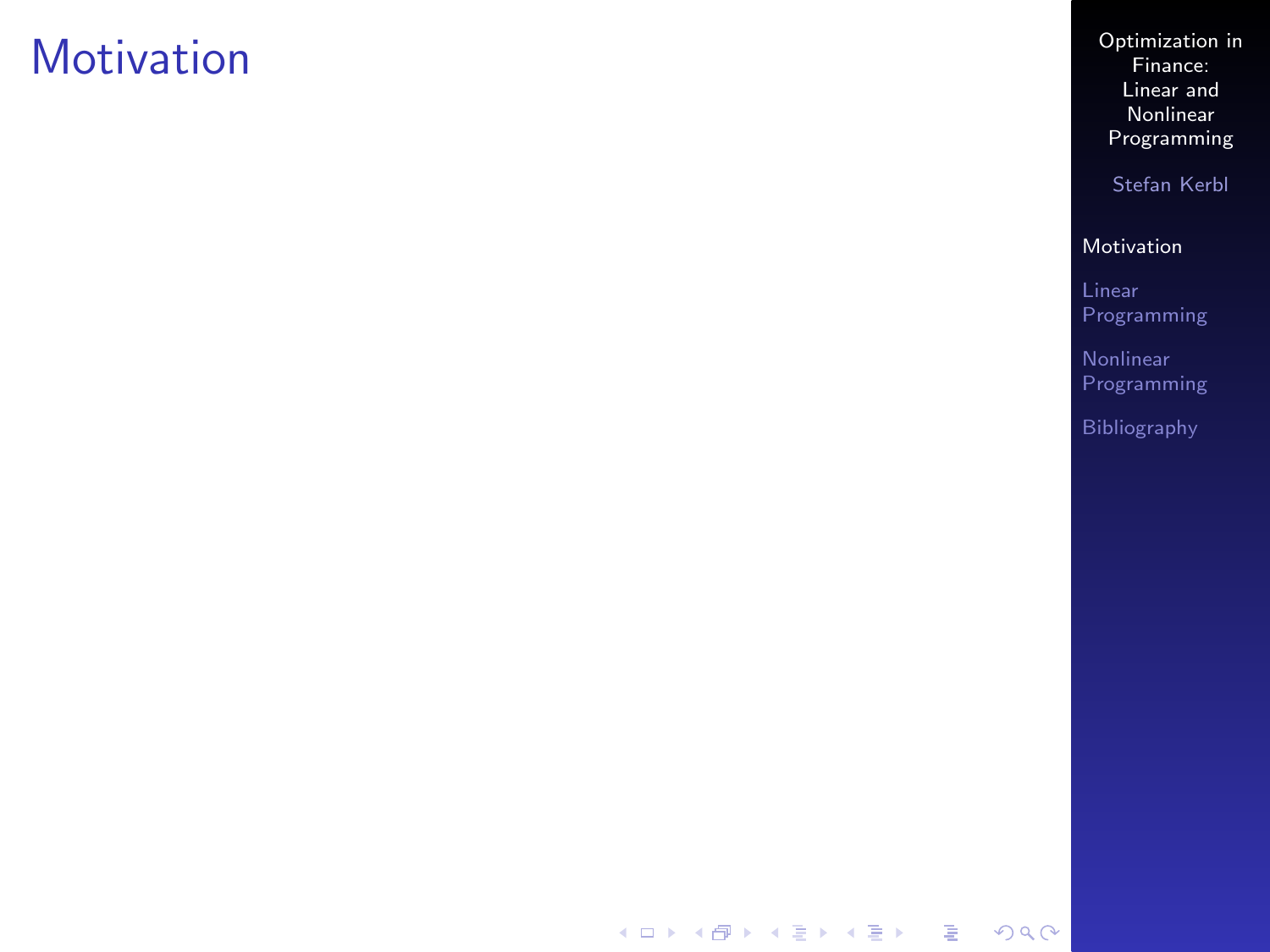# Applications of optimizing in finance

- $\blacktriangleright$  asset liability management
- $\triangleright$  portfolio selection (mean variance optimization)
- $\triangleright$  risk management and again portfolio selection (actually the same: only variance substituted by a different risk measure)

**A O A G A 4 O A C A G A G A H 4 O A C** 

- $\triangleright$  pricing of options and hedging with derivatives, finding of arbitrage possibilities
- $\triangleright$  via the intermediate purpose of statistics (e.g. ML-estimation)

[Optimization in](#page-0-0) Finance: Linear and Nonlinear Programming

Stefan Kerbl

#### [Motivation](#page-1-0)

Linear [Programming](#page-4-0)

Nonlinear [Programming](#page-10-0)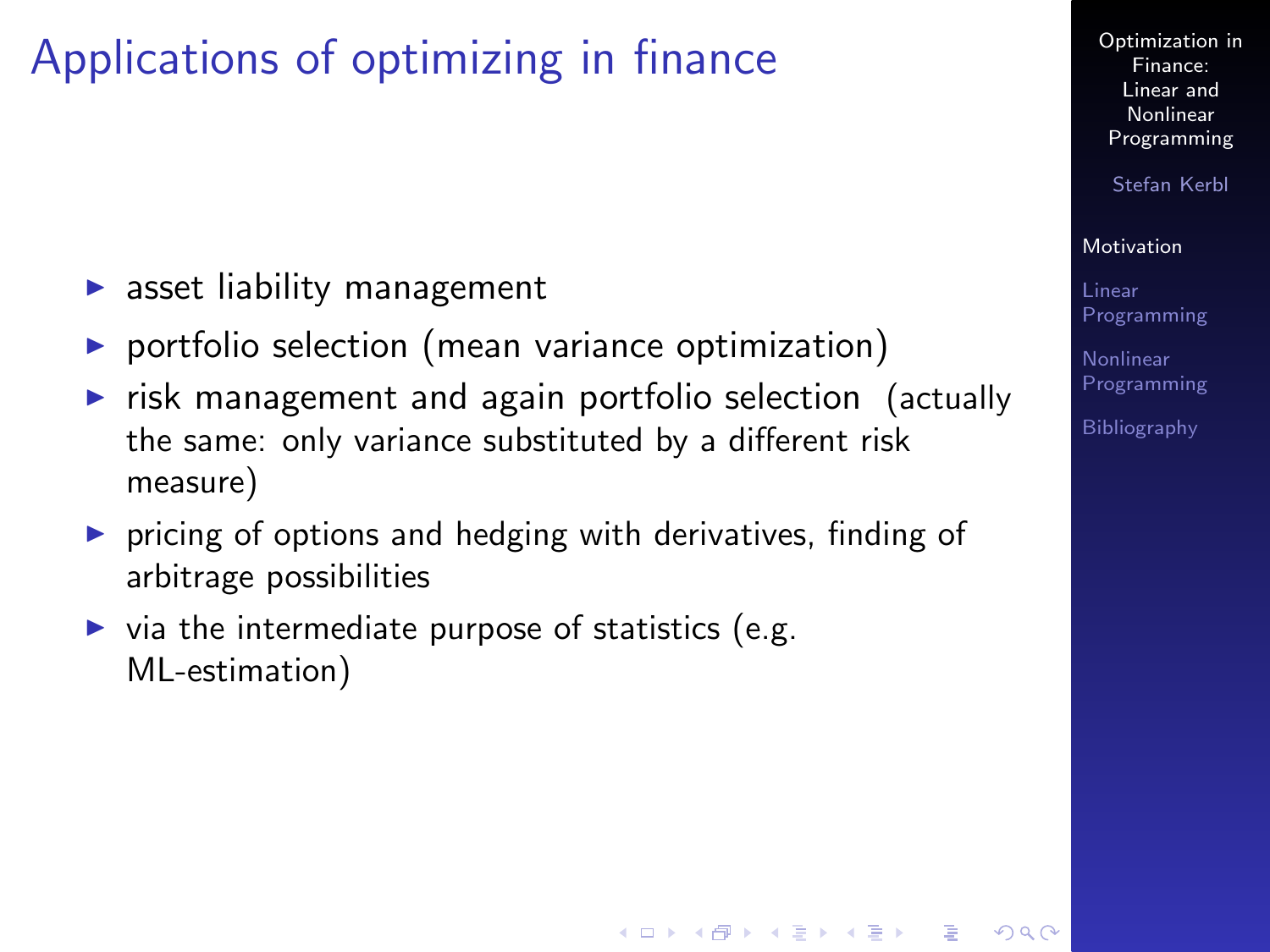# Application in other fields

AT THE MOVIES, I GET FRUSTRATED WHEN WE FILE INTO OUR ROW HAPHAZARDLY, IGNORING THE COMPUTATIONALLY DIFFICULT PROBLEM OF SEATING PEOPLE TOGETHER FOR MAXIMUM ENTOYMENT. **FRIENDS** IN A RELATIONSHIP ONE-WAY CRUSH ACQUAINTANCES GUYS! THIS IS NOT SOCIALLY OPTIMAL! [Optimization in](#page-0-0) Finance: Linear and Nonlinear Programming

Stefan Kerbl

[Motivation](#page-1-0)

Linear [Programming](#page-4-0)

Nonlinear [Programming](#page-10-0)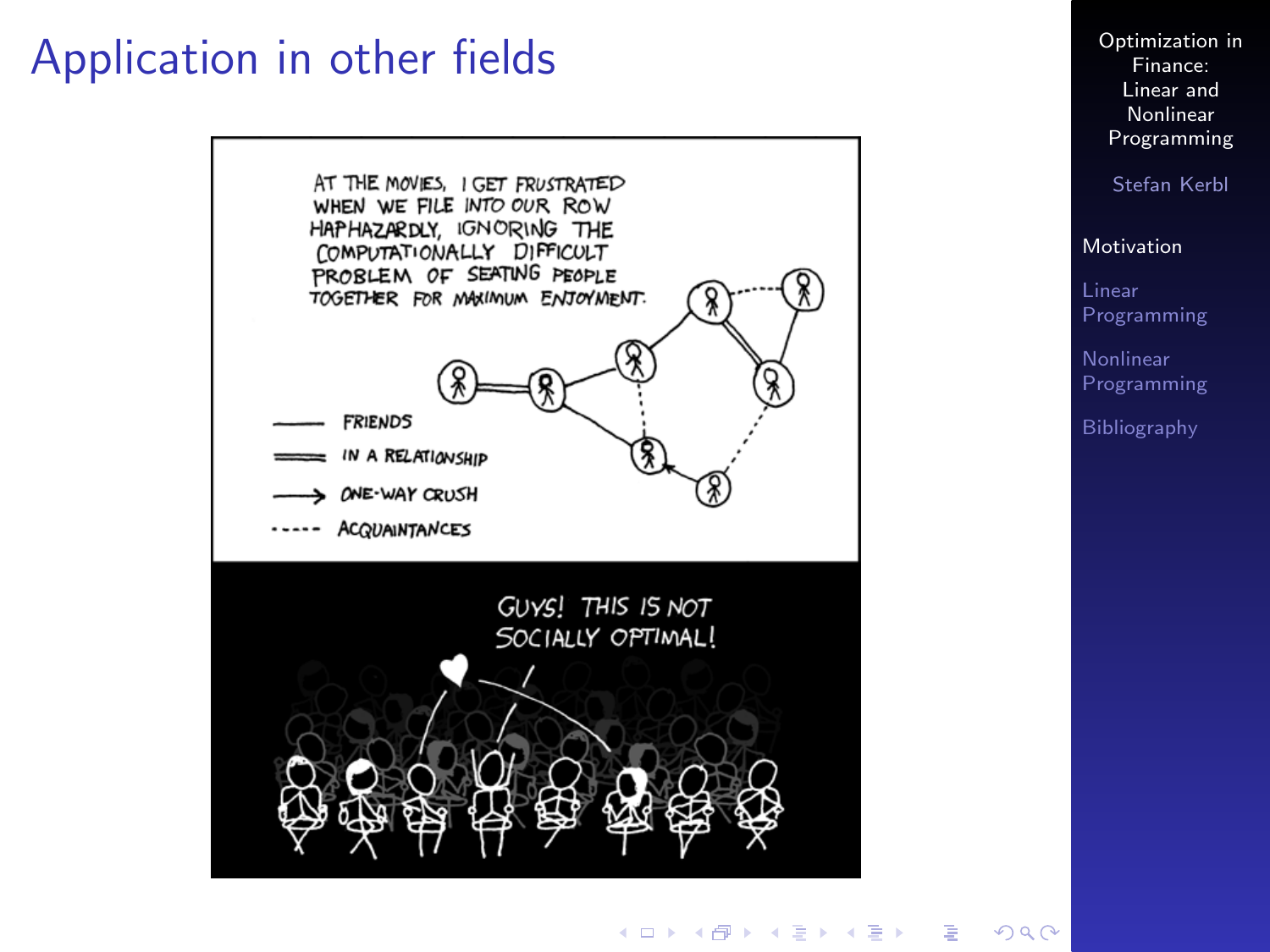# Linear Programming

[Optimization in](#page-0-0) Finance: Linear and Nonlinear Programming

Stefan Kerbl

[Motivation](#page-1-0)

Linear [Programming](#page-4-0)

Nonlinear [Programming](#page-10-0)

[Bibliography](#page-19-0)

<span id="page-4-0"></span>KEIKK@IKKEIKKEIK E 1990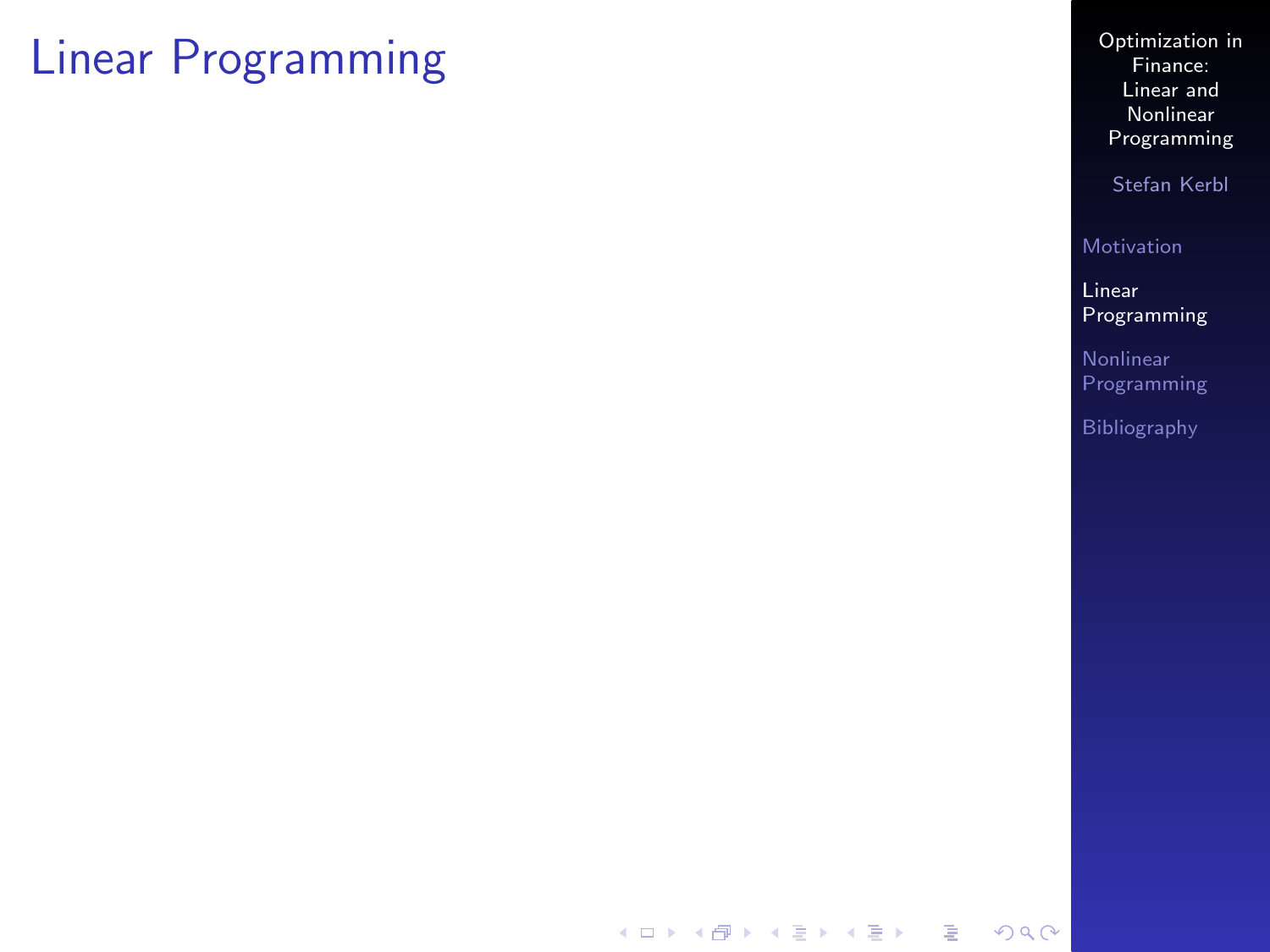# The standard form LP

$$
\begin{array}{rcl}\n\min_x & c^T x \\
Ax & = & b \\
x & > & 0\n\end{array}
$$

tricks to get any LP in standard form:

► min<sub>x</sub>  $c^T x = max_x - c^T x$ 

<sup>I</sup> . . .

- $\blacktriangleright \leq$   $\geq$  constraints can be coped by introducing "surplus variables"
- $\triangleright$  if  $x_1$  can be negative or positive, define  $x_1 := y_1 y_2$ with  $y_1, y_2 > 0$

**KORKA SERKER ORA** 

[Optimization in](#page-0-0) Finance: Linear and Nonlinear Programming

Stefan Kerbl

[Motivation](#page-1-0)

Linear [Programming](#page-4-0)

Nonlinear [Programming](#page-10-0)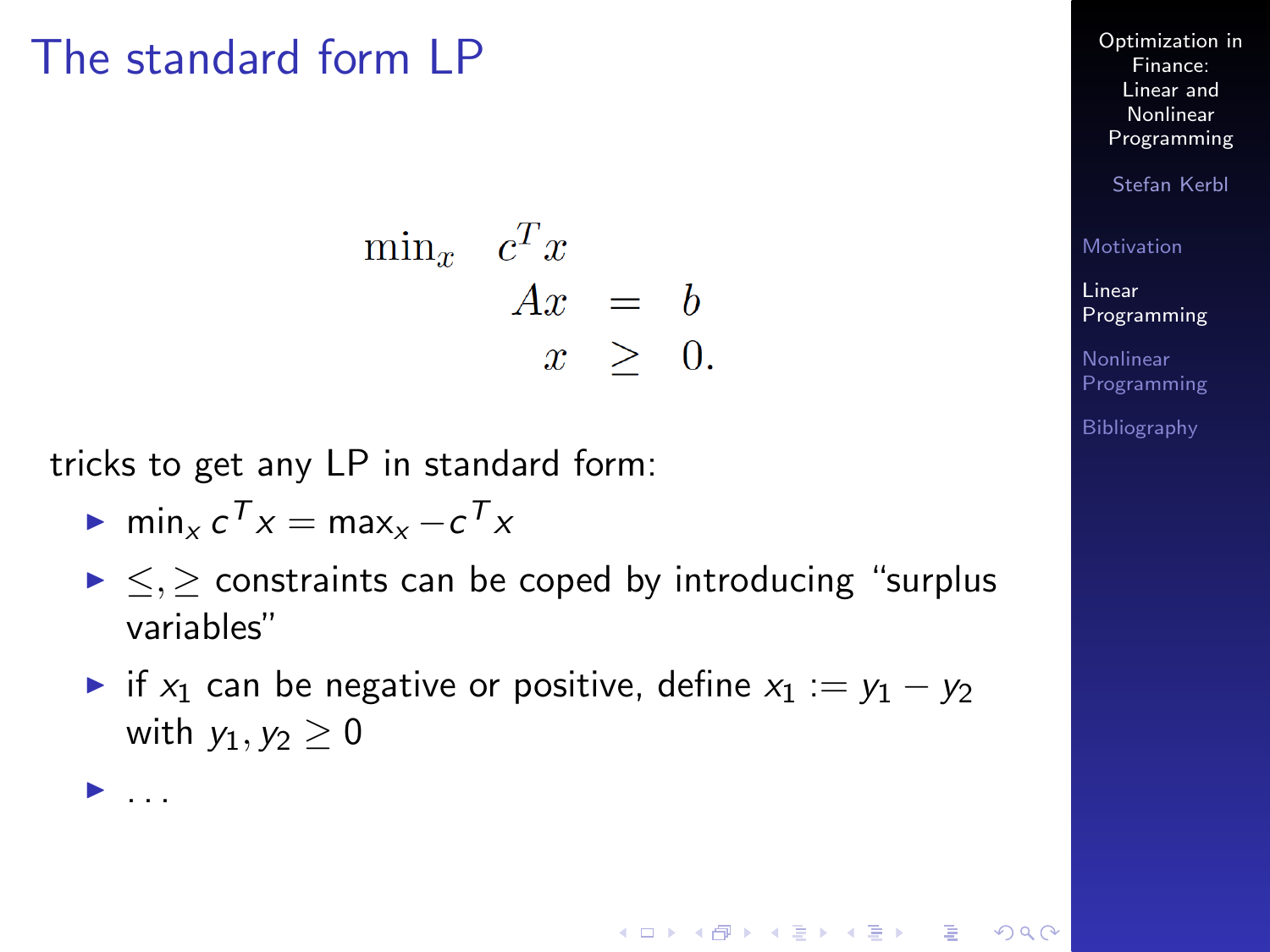# The dual problem

$$
\begin{array}{rcl}\n\max_{y,s} & b^T y \\
A^T y & + & s = c \\
s & \geq & 0,\n\end{array}
$$

 $c$  on the right hand side,  $b$  in the objective function aim is to find a bound to the objective function  $\Rightarrow$  identify feasible solutions as optimum: if primal and dual solutions are feasible and the objective values are equal, then the solution is optimal.

[Optimization in](#page-0-0) Finance: Linear and Nonlinear **Programming** 

Stefan Kerbl

[Motivation](#page-1-0)

Linear [Programming](#page-4-0)

Nonlinear [Programming](#page-10-0)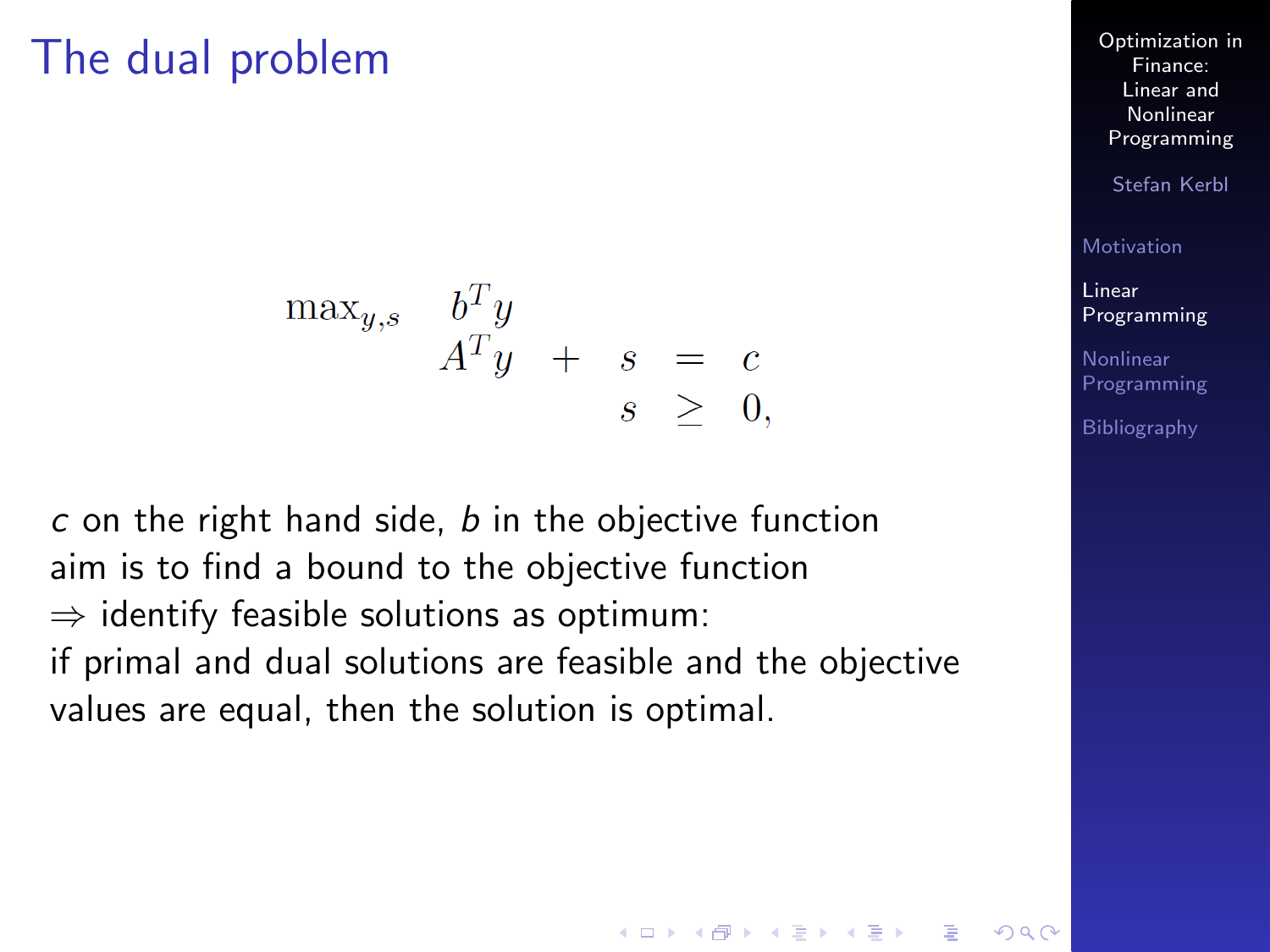# The simplex method

in short:

- 1. Split variables into dependent and independent
- 2. set independent to zero (basic feasible solution) and get induced values for dependent.
- 3. move variable with highest improvement in objective value from independent to dependent (leave basis).
- 4. Once all marginal effects are negative you have the optimum. (Simplex Iterations).

## features:

- **Finite number of basic feasible solutions**  $\rightarrow$  eventually simplex iterations will get to optimum.
- $\blacktriangleright$  classical approach "'The Simplex Tableau"'
- $\blacktriangleright$  algorithm: p. 33-37 in [\[Cornuejols and Ttnc, 2007\]](#page-19-1).

[Optimization in](#page-0-0) Finance: Linear and Nonlinear Programming

Stefan Kerbl

[Motivation](#page-1-0)

Linear [Programming](#page-4-0)

Nonlinear [Programming](#page-10-0)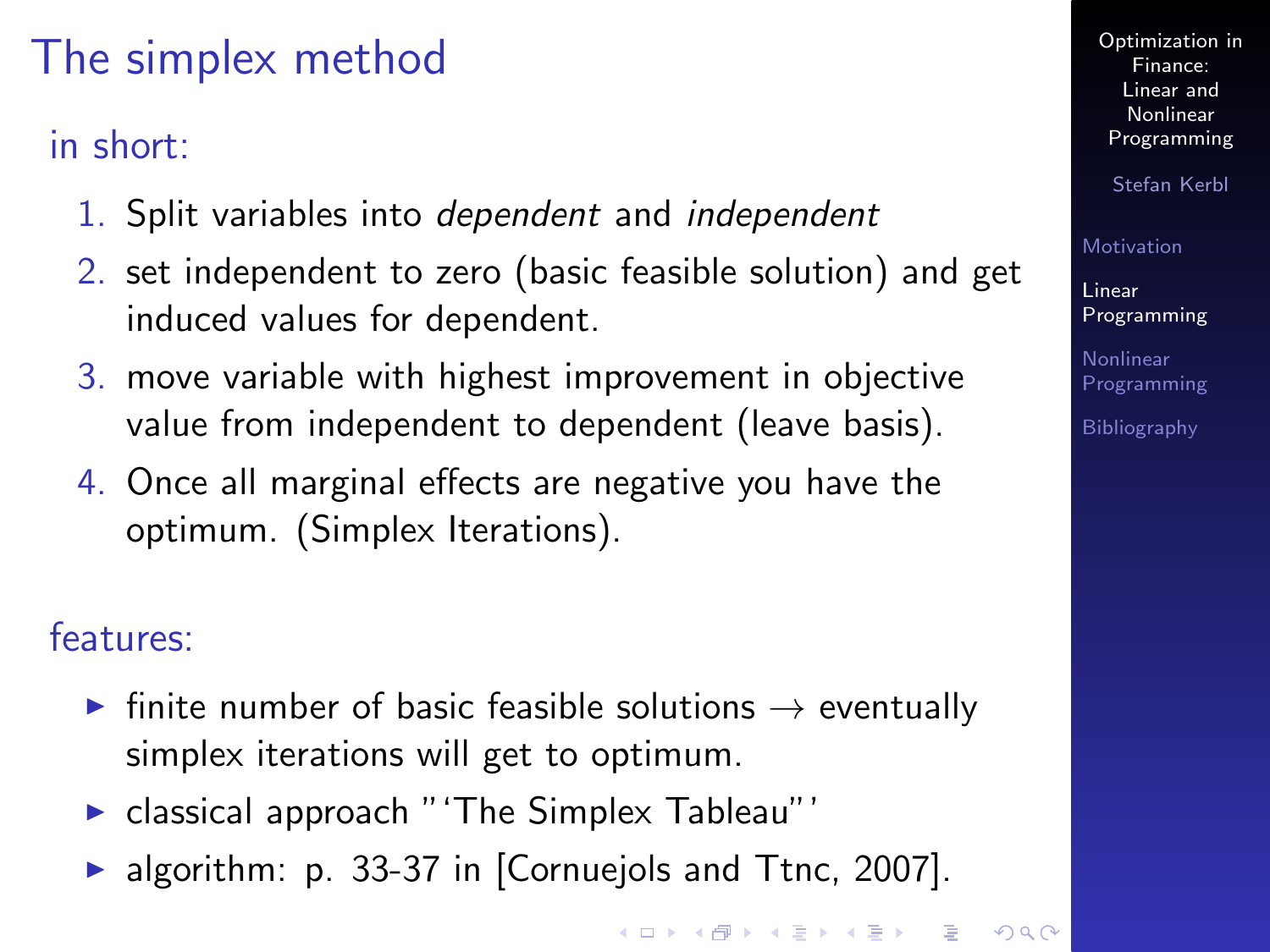# Example with graphical interpretation



[Optimization in](#page-0-0) Finance: Linear and Nonlinear Programming

Stefan Kerbl

#### **[Motivation](#page-1-0)**

Linear [Programming](#page-4-0)

**Nonlinear** [Programming](#page-10-0)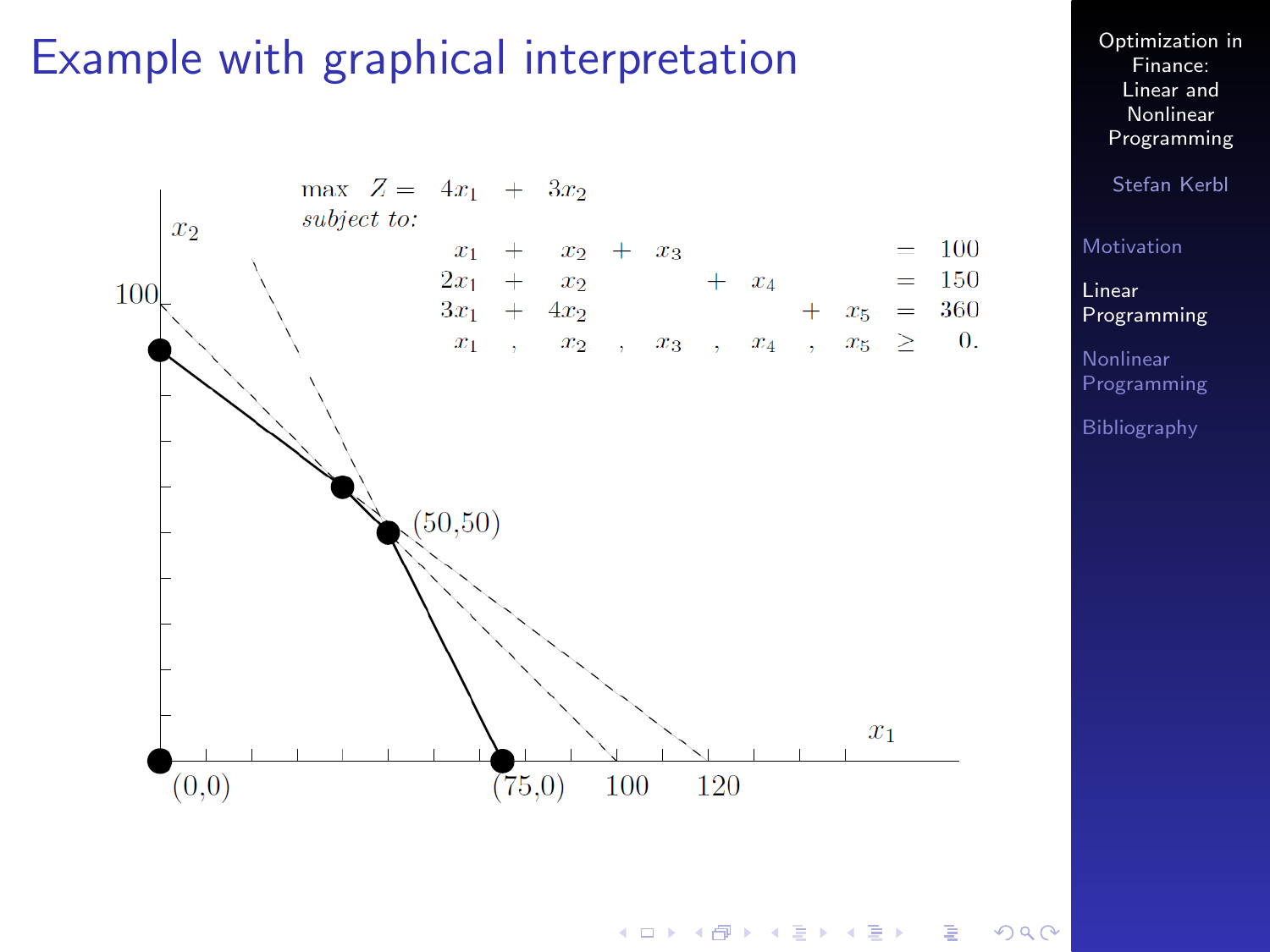# Simplex in R

- package: Rglpk command: Rglpk\_solve\_LP
- features: min/max, equality/inequalities,
- integer/continuous/binary, bounded/unbounded
- $+$  easy to use
- $+$  flexible
- crashes if obj has not the respective dim as mat
- no direct feedback if problem unbound: status code not interpretable (see examples)
- no sensitivity output like SOLVER
- no R code  $\rightarrow$  black box, hard to personalize, adapt, replicate

[Optimization in](#page-0-0) Finance: Linear and Nonlinear Programming

Stefan Kerbl

[Motivation](#page-1-0)

Linear [Programming](#page-4-0)

Nonlinear [Programming](#page-10-0)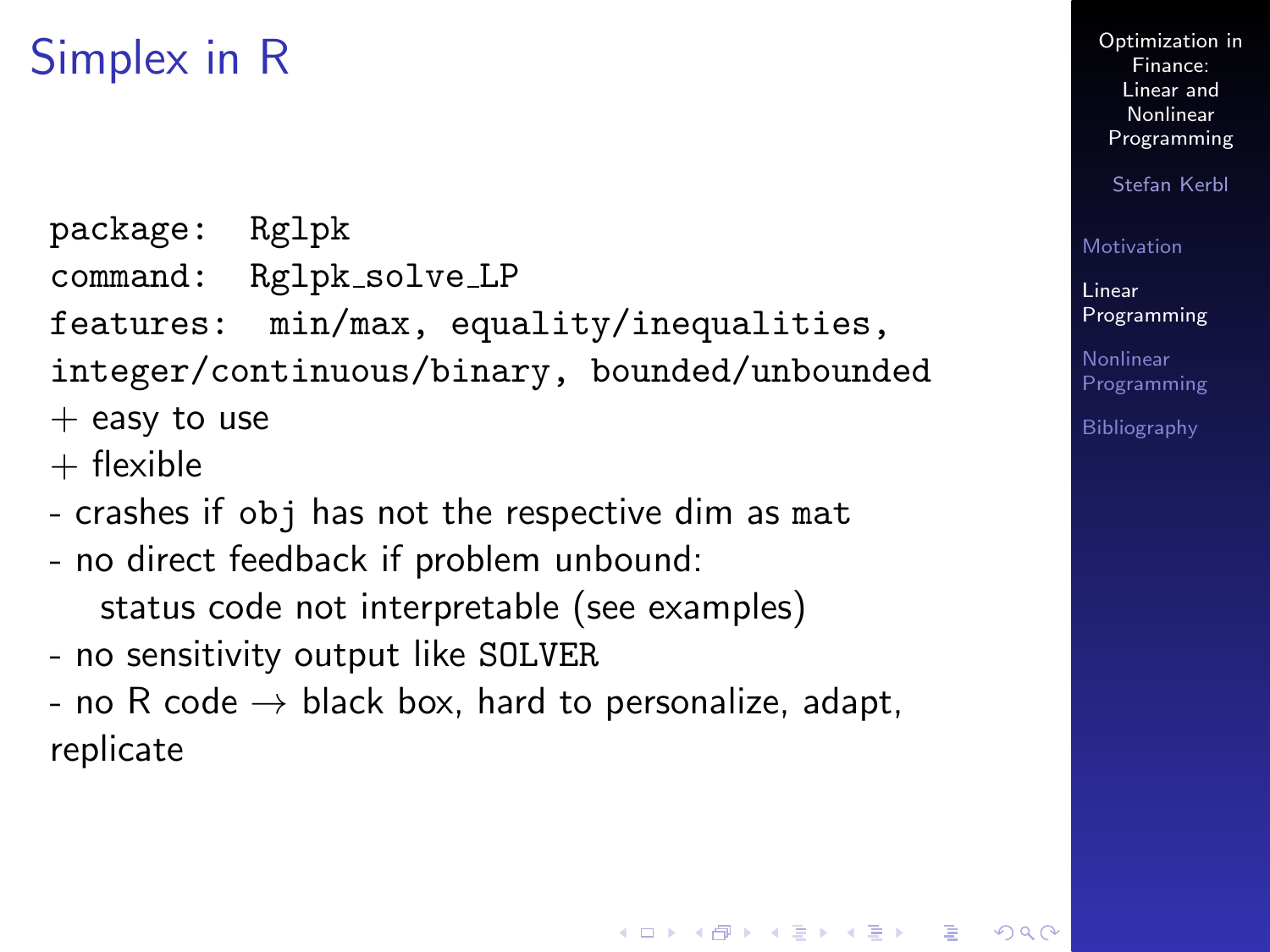# Nonlinear Programming

[Optimization in](#page-0-0) Finance: Linear and Nonlinear Programming

Stefan Kerbl

[Motivation](#page-1-0)

Linear [Programming](#page-4-0)

**Nonlinear** [Programming](#page-10-0)

[Bibliography](#page-19-0)

#### <span id="page-10-0"></span>KO K K (D) K E K K E K K K K K K K K K K K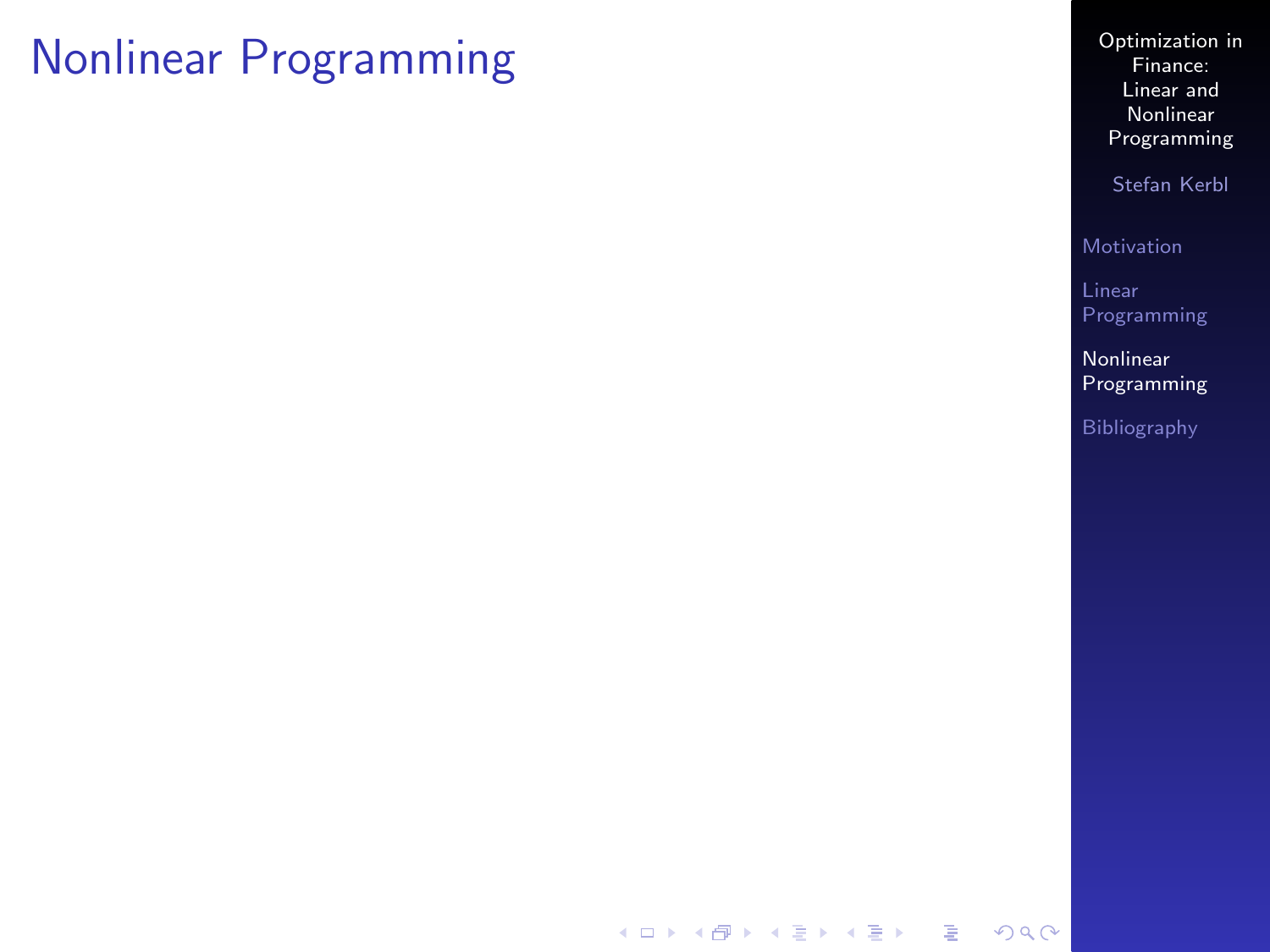# Introduction

## Where does nonlinearity come from?:

- 1. multiplication of variables: e.g. through economics of scale, transaction costs
- 2. quadratic terms: variances, interest rates mean-variance optimization
- 3. nonlinear functions: e.g. quantiles in common risk measures

## Standard representation:

$$
\begin{array}{rcl}\n\min_x & f(x) \\
g_i(x) & = & 0, \ \ i \in \mathcal{E} \\
g_i(x) & \geq & 0, \ \ i \in \mathcal{I}.\n\end{array}
$$

[Optimization in](#page-0-0) Finance: Linear and Nonlinear Programming

Stefan Kerbl

**[Motivation](#page-1-0)** 

Linear [Programming](#page-4-0)

Nonlinear [Programming](#page-10-0)

[Bibliography](#page-19-0)

**KORKA SERKER ORA**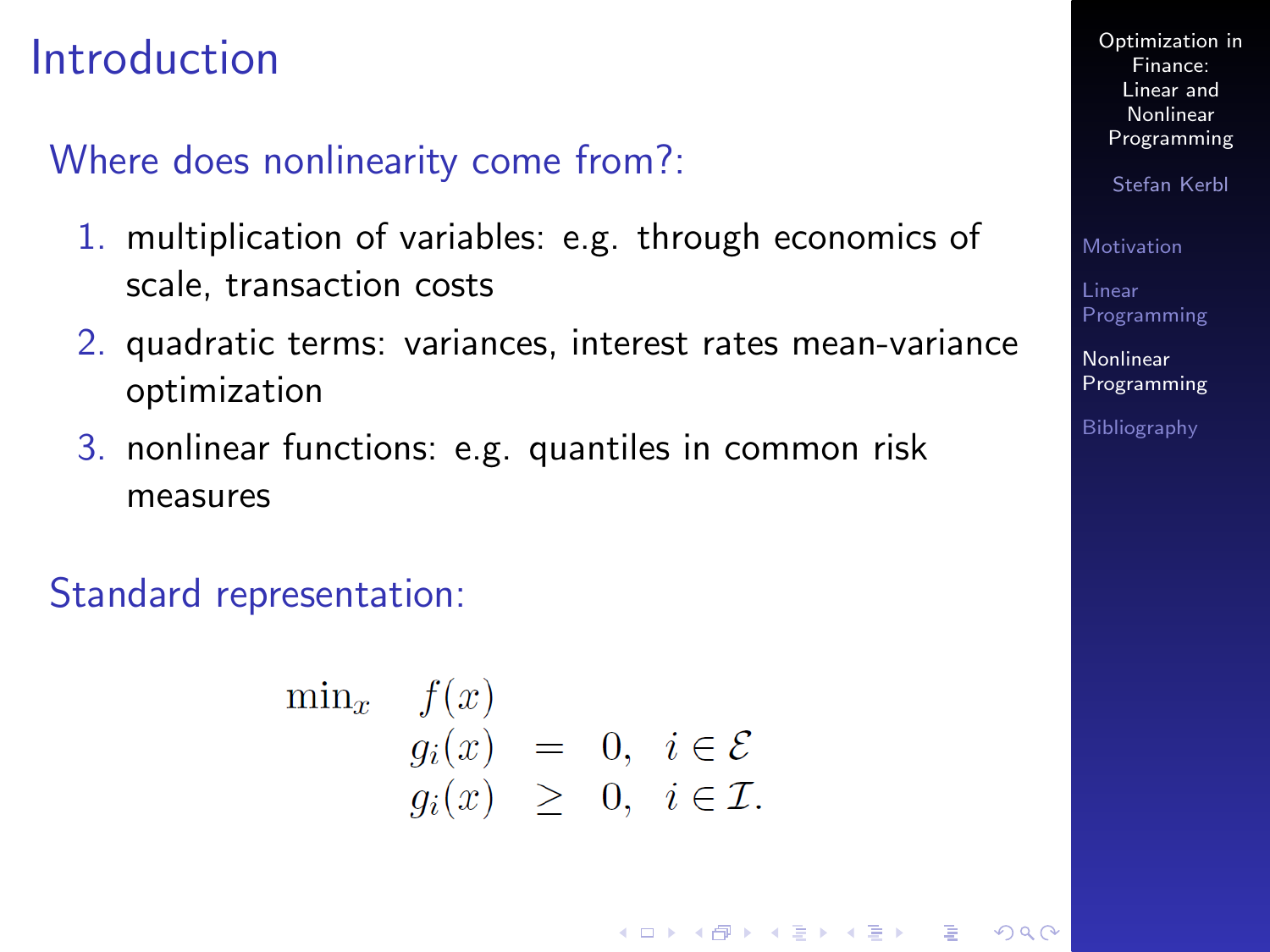# Two simple univariate solutions

#### 1. binary search:

differentiates function and then searches roots for  $f'(x)$ : find 2 points with  $f(A) < 0$  and  $f(B) > 0$ calculate  $C = (A + B)/2$  and replace A or B dependent on  $f(C)$ 

repeat.

#### 2. golden section:

divide feasible space into 4 intervals, and successively drop the interval that has the lowest outer value choice of "golden ratio" for intermediate intervals optimizes algorithm's speed

[Optimization in](#page-0-0) **Finance** Linear and Nonlinear Programming

Stefan Kerbl

[Motivation](#page-1-0)

Linear [Programming](#page-4-0)

Nonlinear [Programming](#page-10-0)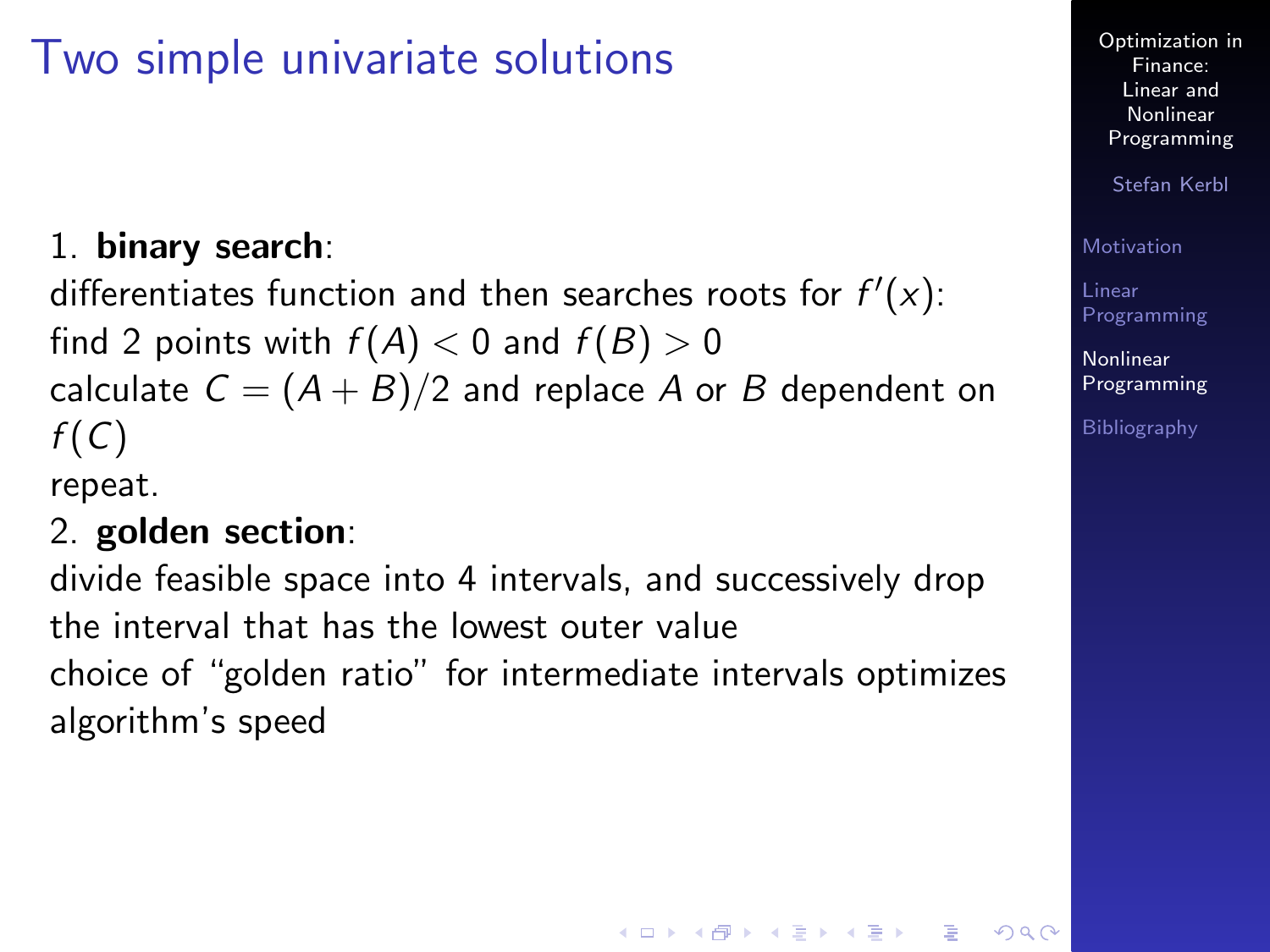# Number of iterations possibly high..



WE'VE DECIDED TO DROP THE CS DEPARTMENT FROM OUR WEEKLY DINNER PARTY HOSTING ROTATION.

#### [Optimization in](#page-0-0) Finance: Linear and Nonlinear Programming

Stefan Kerbl

[Motivation](#page-1-0)

Linear [Programming](#page-4-0)

Nonlinear [Programming](#page-10-0)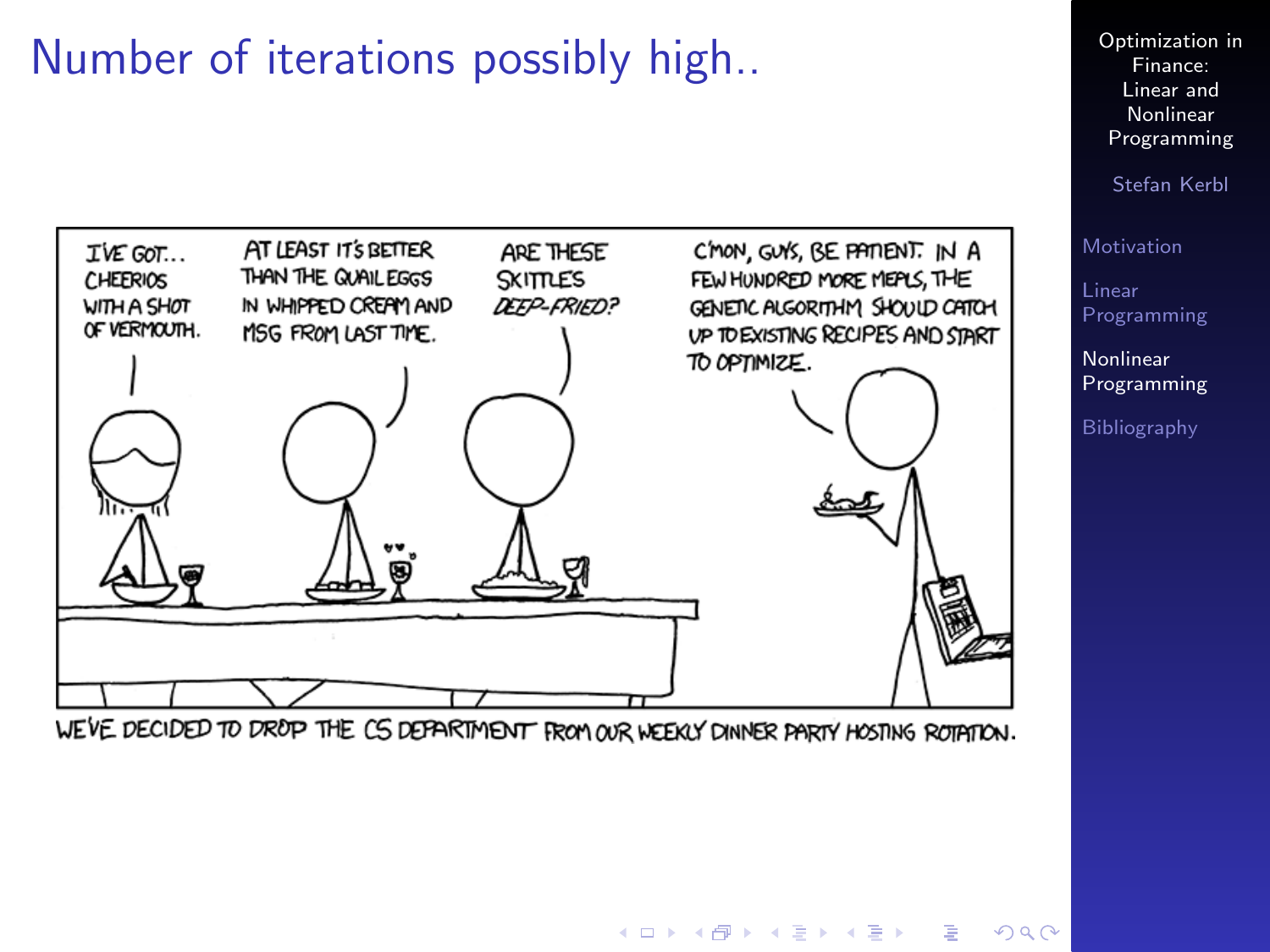# Newton's Method: finding roots

multivariate method

modified method of "steepest decent", that takes second derivative into account:

first order Taylor series approximation to find root of (system of) function(s):

$$
F(\mathbf{x}^k + \delta) \quad \approx \quad \hat{F}(\delta) := F(\mathbf{x}^k) + \nabla F(\mathbf{x}^k)\delta
$$

how to choose  $\delta$  to find root?

$$
\delta \hspace{.2cm} = \hspace{.2cm} -\nabla F({\mathbf{x}}^k)^{-1}F({\mathbf{x}}^k)
$$

Newton's iteration:

$$
\mathbf{x}^{k} + \delta = \mathbf{x}^{k} - \nabla F(\mathbf{x}^{k})^{-1} F(\mathbf{x}^{k})
$$

[Optimization in](#page-0-0) Finance: Linear and Nonlinear Programming

Stefan Kerbl

[Motivation](#page-1-0)

**Linear** [Programming](#page-4-0)

Nonlinear [Programming](#page-10-0)

[Bibliography](#page-19-0)

KEIKK@IKKEIKKEIK E 1990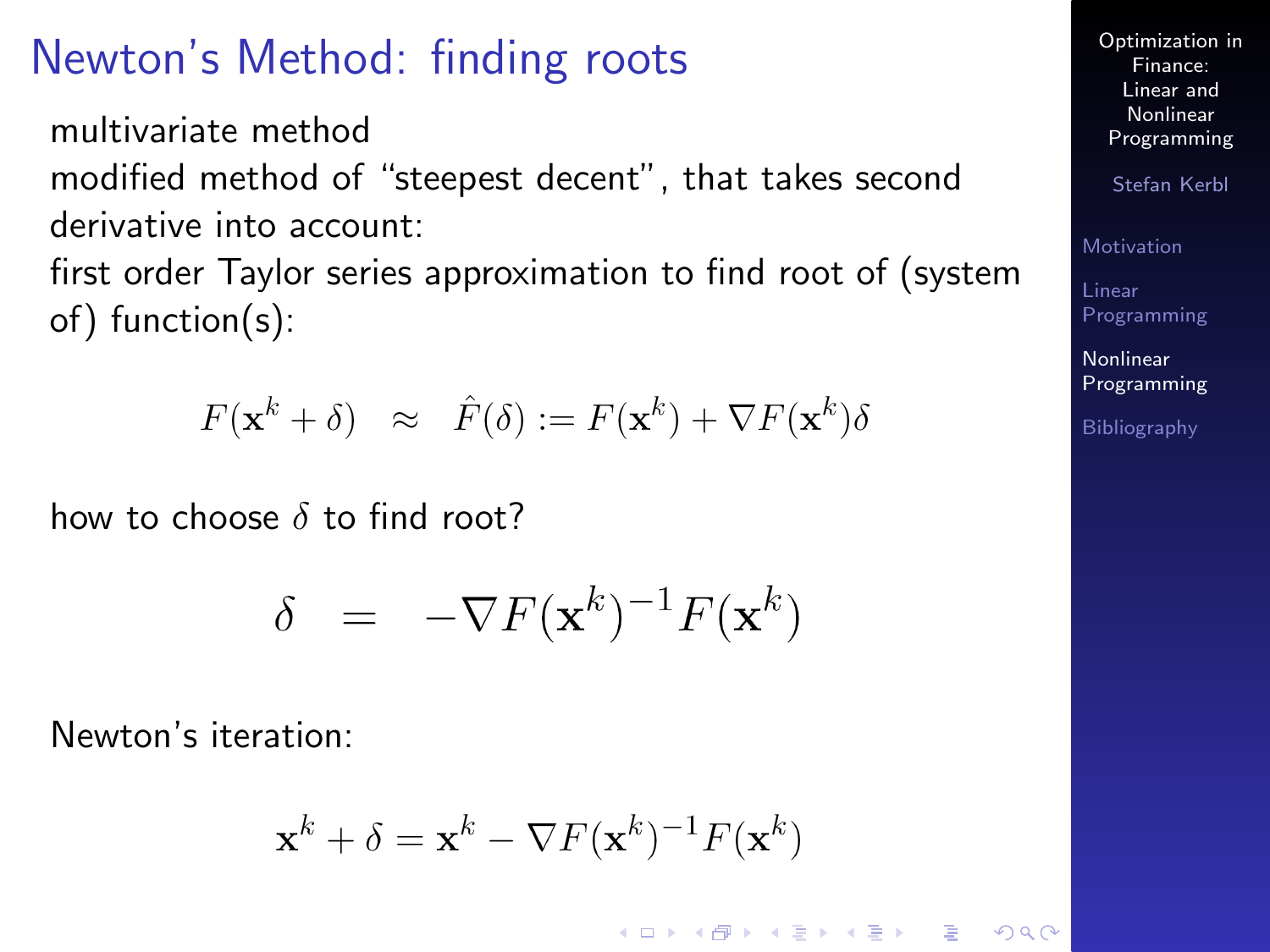# Newton's Method: optimizing

<span id="page-15-0"></span>for optimizing a function  $g(x)$ ,  $F(x)$  equals  $\nabla g(x)$ the Jacobian Matrix  $\nabla F(x)$  becomes the Hessian  $\nabla^2 g(x)$ Hessian matrix is expensive to compute  $\rightarrow$  various approximations, "quasi-Newton methods" among them: BFGS and DFP

[Optimization in](#page-0-0) Finance: Linear and Nonlinear Programming

Stefan Kerbl

[Motivation](#page-1-0)

Linear [Programming](#page-4-0)

Nonlinear [Programming](#page-10-0)

[Bibliography](#page-19-0)

**KORKA SERKER ORA**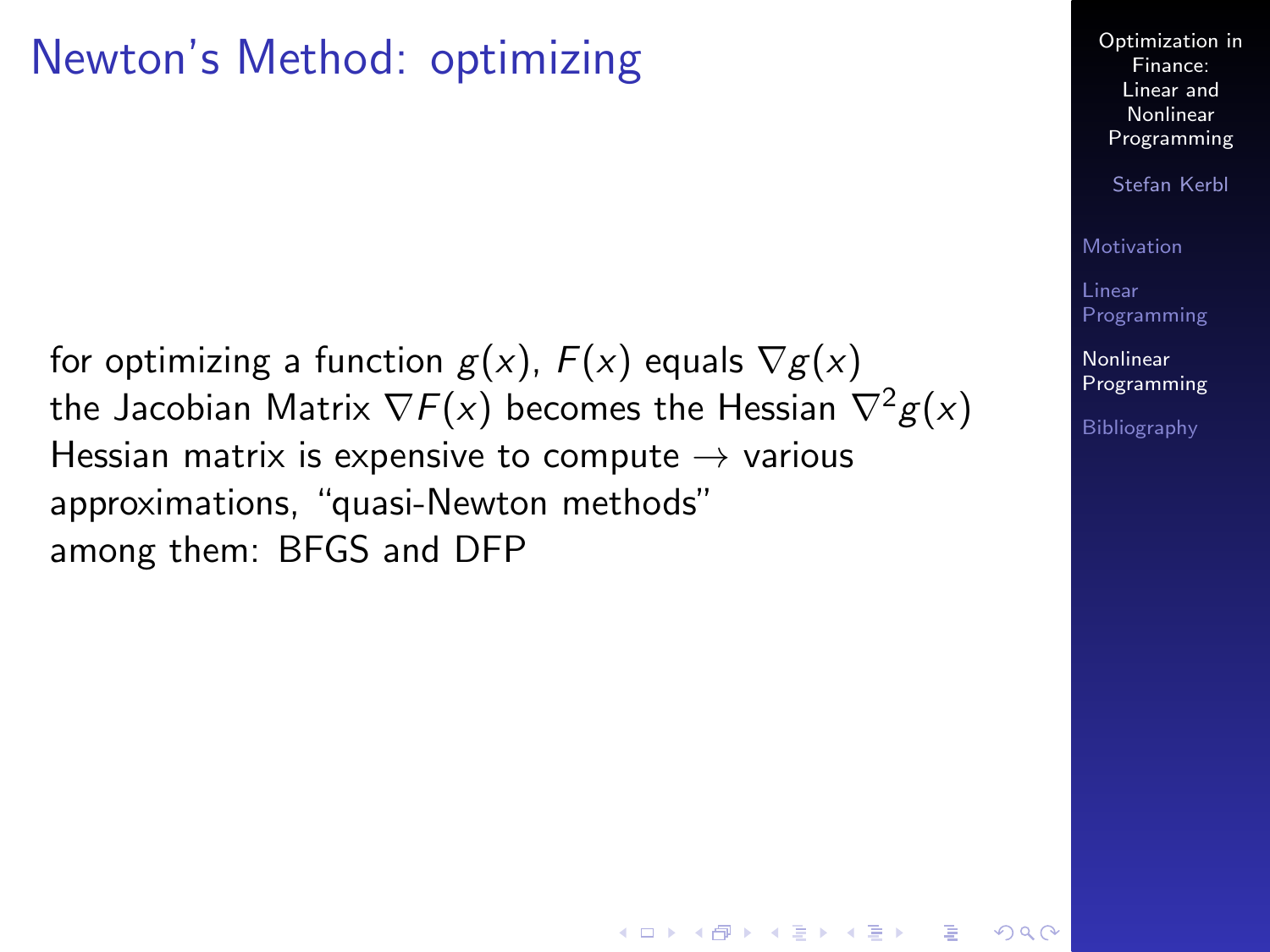# Newton's Method in R

optim

- $\blacktriangleright$  method = c(''Nelder-Mead'', ''BFGS'', ''CG'', ''L-BFGS-B'', ''SANN'')
- $\triangleright$  ''L-BFGS-B'' allows to set bounds on parameters
- $\triangleright$  but no general optimization under constraints!
- $\triangleright$  gradient and hessian matrix returned,
- $\triangleright$  manages to overcome local minima (see example)
- $\triangleright$  very flexible, yet does not always find minima

#### nlm

- $\blacktriangleright$  use of Newton's Method,
- $\blacktriangleright$  else: unclear distinction to optim
- $\triangleright$  gradient and hessian matrix returned,
- $\triangleright$  manages to overcome local minima (see example)
- > but: gets stuck at first minim[a!](#page-15-0) DE MER WERE E DAG

[Optimization in](#page-0-0) Finance: Linear and Nonlinear Programming

Stefan Kerbl

[Motivation](#page-1-0)

Linear [Programming](#page-4-0)

Nonlinear [Programming](#page-10-0)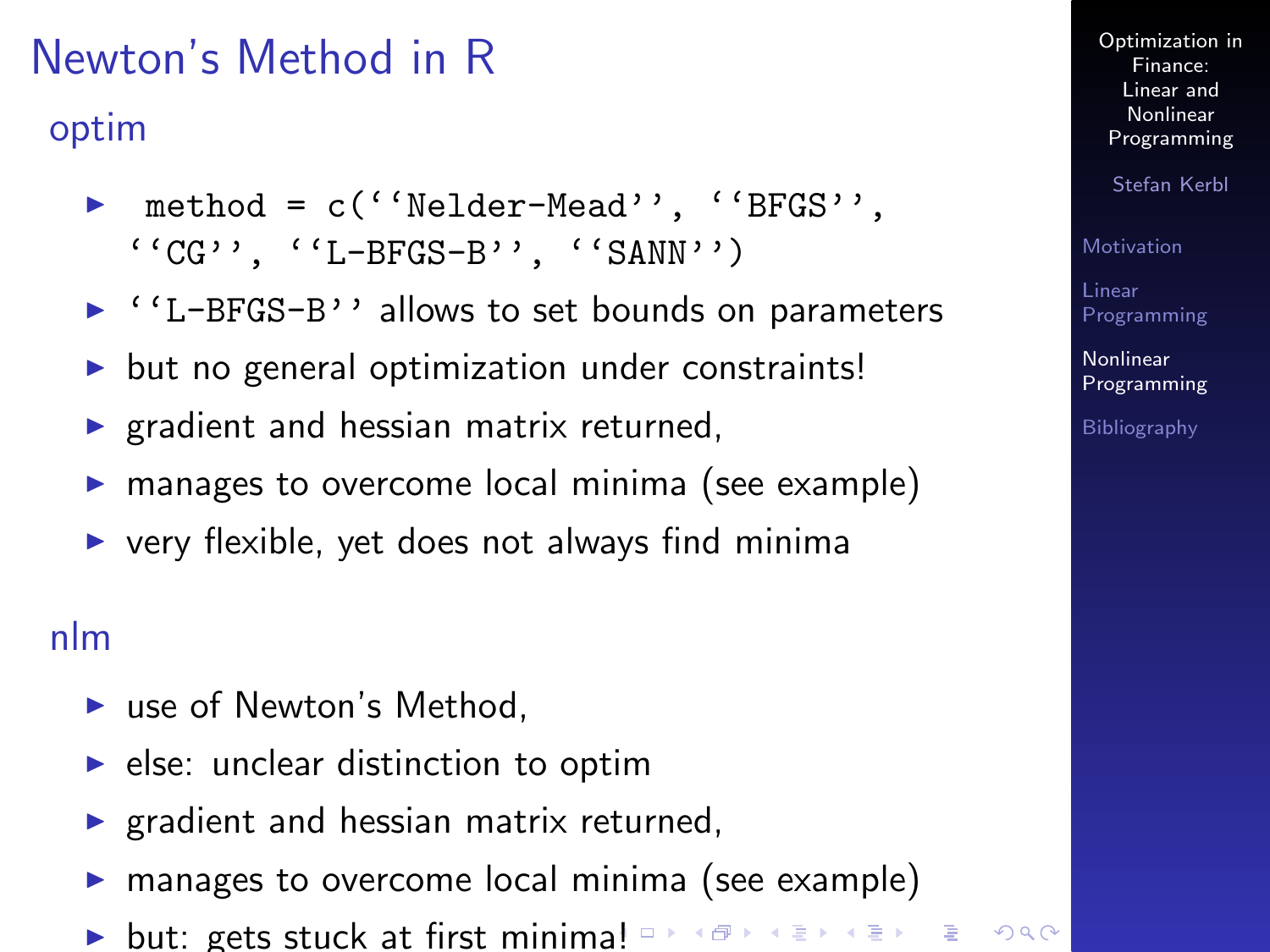# Further Methods in R

#### uniroot

- ▶ Fortran Code (Newton's method?)
- if no (or any even number of) root(s) is found, error is returned  $\rightarrow$  bad to handle

**KORKA SERKER ORA** 

 $\triangleright$  else turned out to be able to handle quite complex functions

[Optimization in](#page-0-0) Finance: Linear and Nonlinear Programming

Stefan Kerbl

[Motivation](#page-1-0)

Linear [Programming](#page-4-0)

Nonlinear **[Programming](#page-10-0)**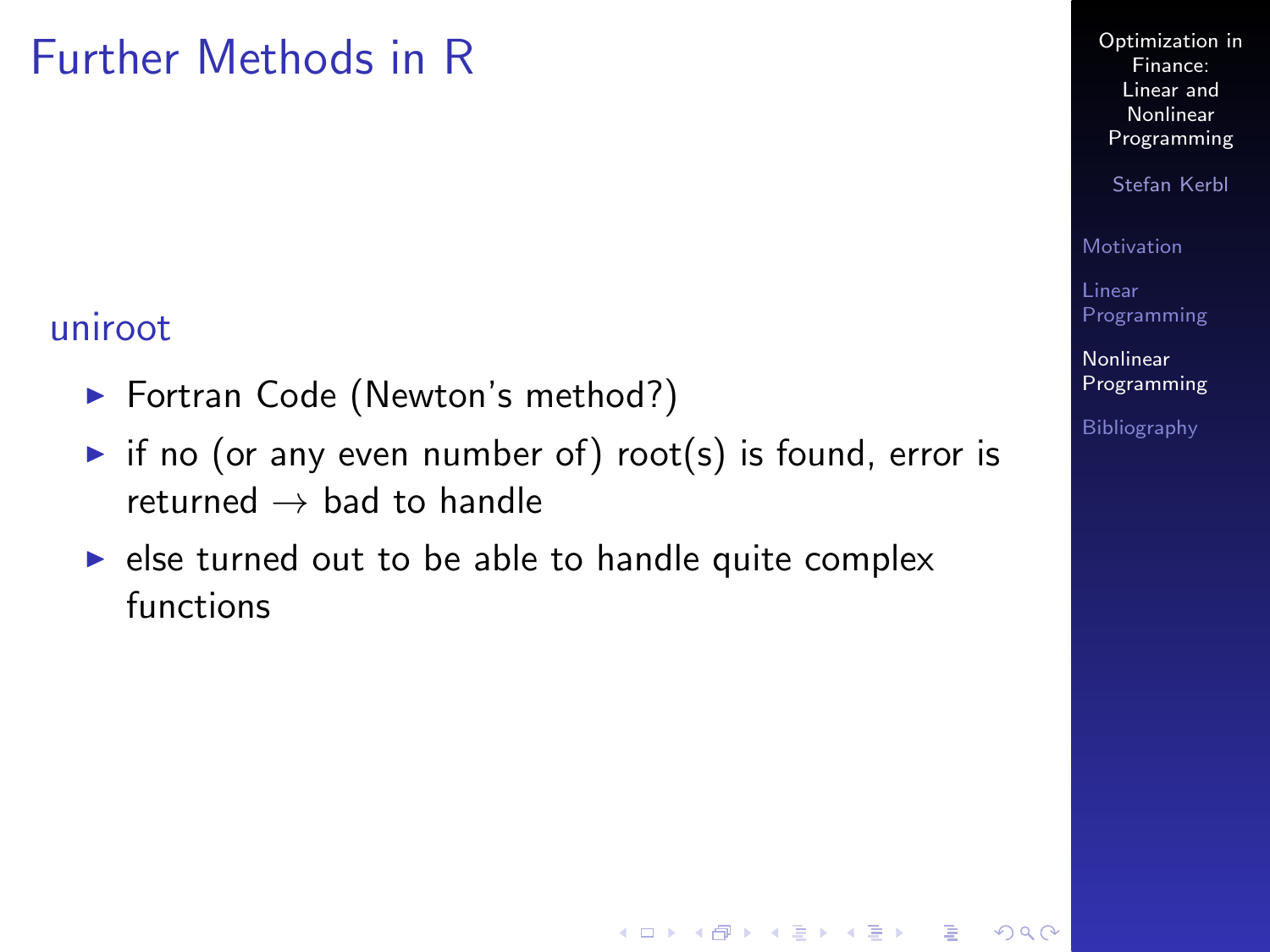# R Applications in Finance

## Portfolio Optimization

fPortfolio Rmetrics tawny

Risk Management QRMlib

## Further

..

55 findings of "optim" in package search 20 findings of "maxim" in package search [Optimization in](#page-0-0) Finance: Linear and Nonlinear Programming

Stefan Kerbl

[Motivation](#page-1-0)

Linear [Programming](#page-4-0)

Nonlinear [Programming](#page-10-0)

[Bibliography](#page-19-0)